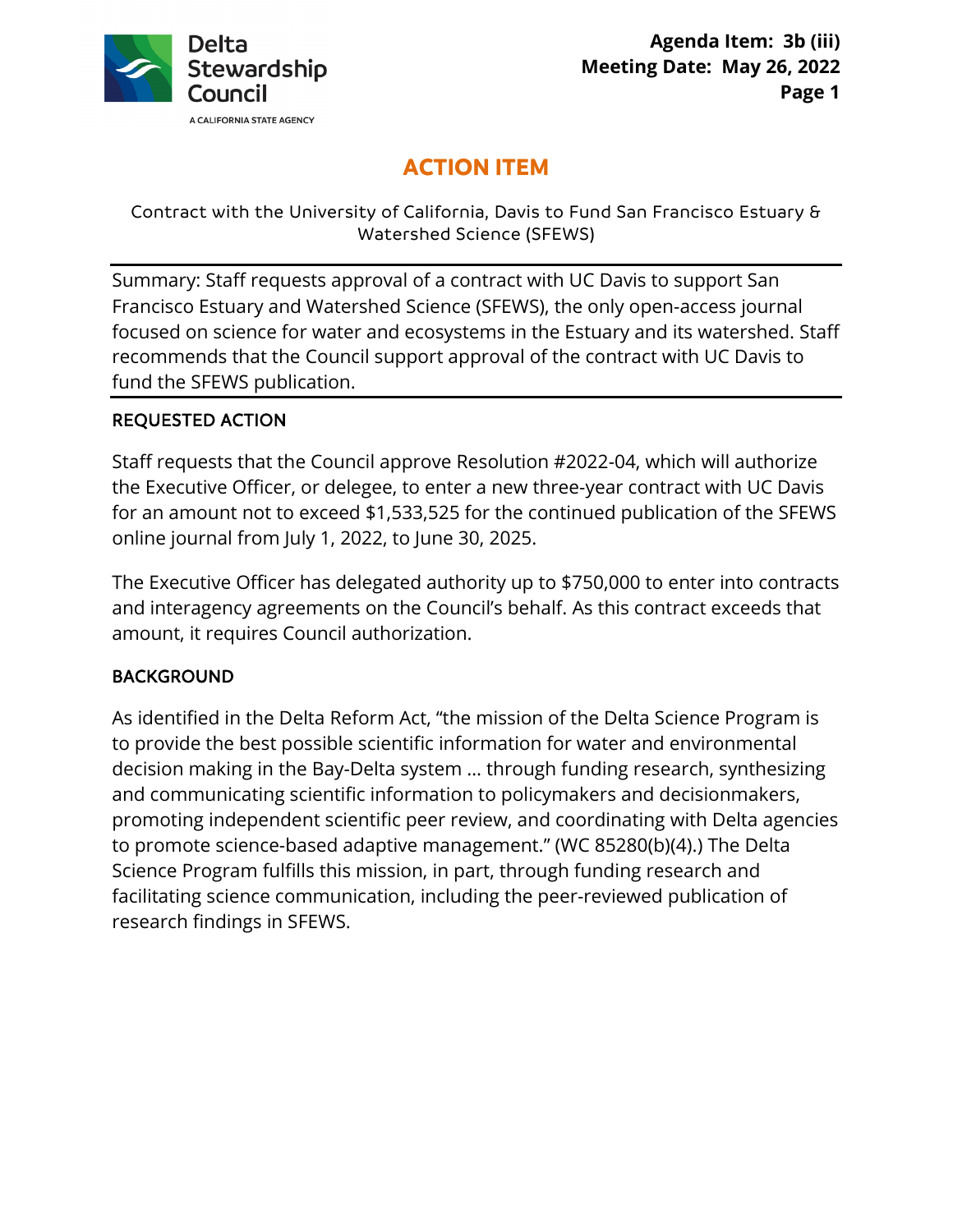## INFORMATION ABOUT THE TOPIC

SFEWS is a significant outlet for peer-reviewed content of recent scientific findings for the Delta and Bay. Numerous SFEWS articles are cited in the influential National Academy of Sciences book, Sustainable Water and Environmental Management in the California Bay-Delta. The relevance of SFEWS to regional policy also has grown, as evidenced by citations supporting water management regulations (Luoma and Muscatine, 2019).

One of the most popular features of the journal is policy-relevant short essays aimed at decision-makers. In 2020, the journal launched a new feature to reach non-scientists through Estuary Pearls, published by the San Francisco Estuary Partnership. After each issue of SFEWS is published, Estuary Pearls distributes an electronic newsletter with a summary of each paper that describes the findings of interest or value to the public.

Since the journal's inception in October 2003, page views and downloads have grown to over 11,000 per quarter, up from 800 when the journal was first published. SFEWS plans to increase journal access and expand readership in several ways consistent with rapidly changing technology:

- Hiring a half-time Communications Assistant to help the Managing Editor to produce and enhance digitally based components that drive and track the journal's quarterly publication cycles to secure its effectiveness;
- Publishing two special issues of the State of Bay-Delta Science (SBDS) in 2022 and 2024;
- Encouraging contractors and fellowships funded by the Council to submit research results to SFEWS;
- Encouraging synthesis papers, prepared as part of our joint science symposia with UC Davis, to be submitted to SFEWS;
- Promoting SFEWS through social media outlets and blogs and at local conferences and workshops;